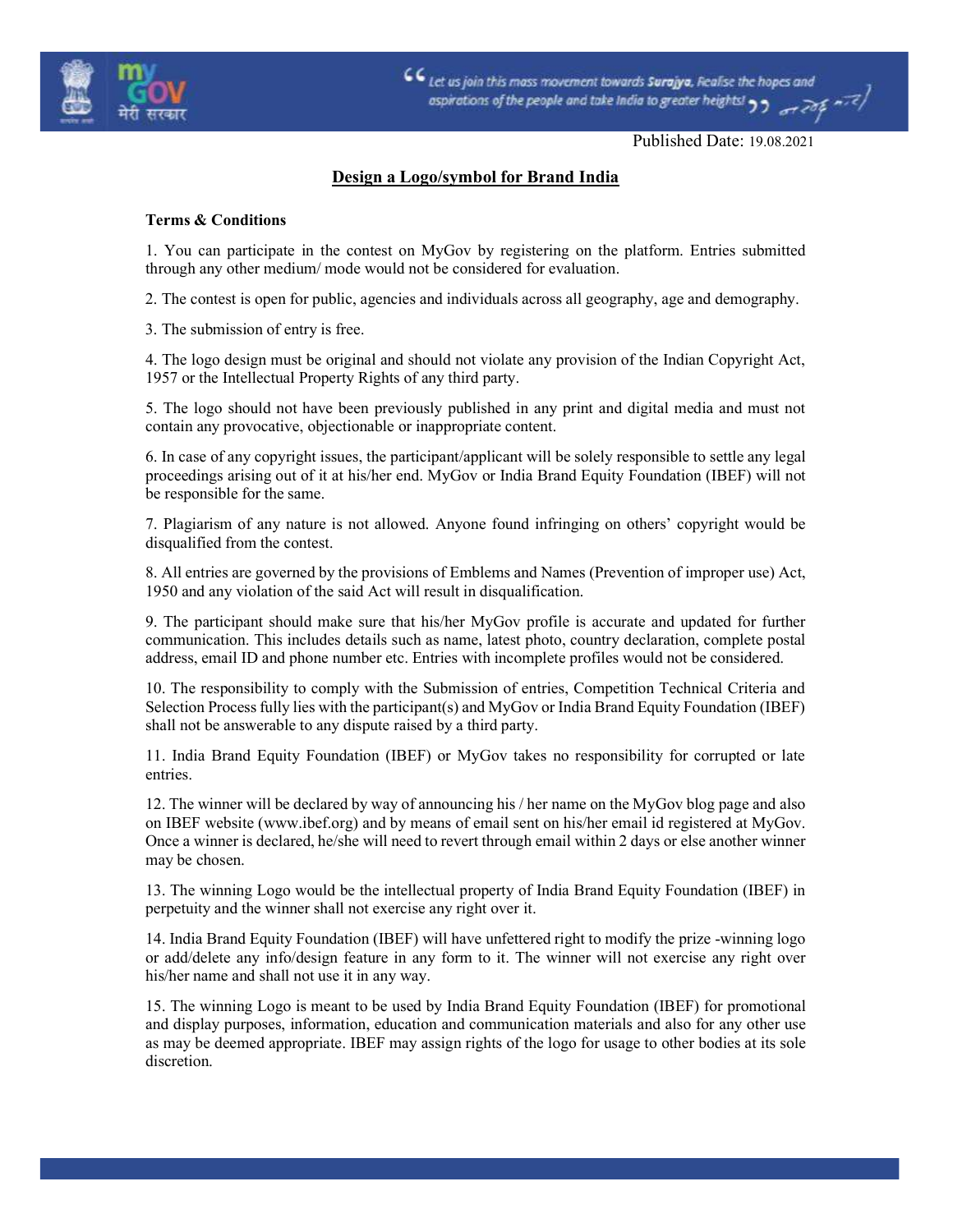

16. The Logo should be usable on the website / mobile app / social media such as Twitter/Facebook/Instagram and on Magazines, Commercial Hoardings / Standees, Brochures, Leaflets and Pamphlets, Souvenirs and other Publicity and Marketing materials.

17. There will be no notification to participants of rejected entries.

18. India Brand Equity Foundation (IBEF) reserves the right to cancel or amend all or any part of this Contest and/ or Terms and Conditions/ Technical Parameters/ Evaluation Criteria. However, any changes to the Terms and Conditions/ Technical Parameters/ Evaluation Criteria, or the cancellation of the Contest, will be updated/ posted on the MyGov platform. It would be the responsibility of the participant to keep himself/herself informed of any changes in the Terms and Conditions/ Technical Parameters/ Evaluation Criteria stated for this Contest.

19. In case of any issue/ clarification etc., only the English version shall be followed.

20. Multiple submissions by the same participant would not be considered. Only single submission will be accepted.

21. The entry should not have been previously published in any print and digital media.

22. The winners have to share their consent to the use of their names (if required) in any publicity carried out by the India Brand Equity Foundation (IBEF), without any further compensation.

## Technical Criteria

1. Logo should be submitted in JPEG or PNG format only.

2. Each entry should include a logo unit/symbol along with a detailed logic and explanation of rational and creative thoughts (not more than 150 words). The entries should be submitted in a soft copy.

3. The Logo should be usable on the website/social media such as Twitter /Facebook and on printed materials such as black and white press releases, stationery and signage, labels etc.

4. The Logo should be designed on a digital platform. The winner of the competition shall be required to submit the design in open and editable file format (EPS/CDR/PSD).

5. Participants should ensure that original and editable open-source files are submitted.

6. All fonts should be converted to outlines.

7. File should be high resolution – at least 300 pixels per inch at 100% size.

8. The logo should be distinctive and scalable. It should be useable in large hoardings and small merchandise and should be appropriate for any web device and any kind of print material.

9. Entries should not be submitted in compressed or self-extracting formats.

10. The logo design should not be imprinted or watermarked.

11. The logo can be of multi-colour but should also be reproducible in monochrome.

## Selection Process

1. The entries will be evaluated by a committee of experts constituted for the purpose by India Brand Equity Foundation (IBEF) and results shall be displayed on IBEF Website (www.ibef.org) and on MyGov (blog.mygov.in)